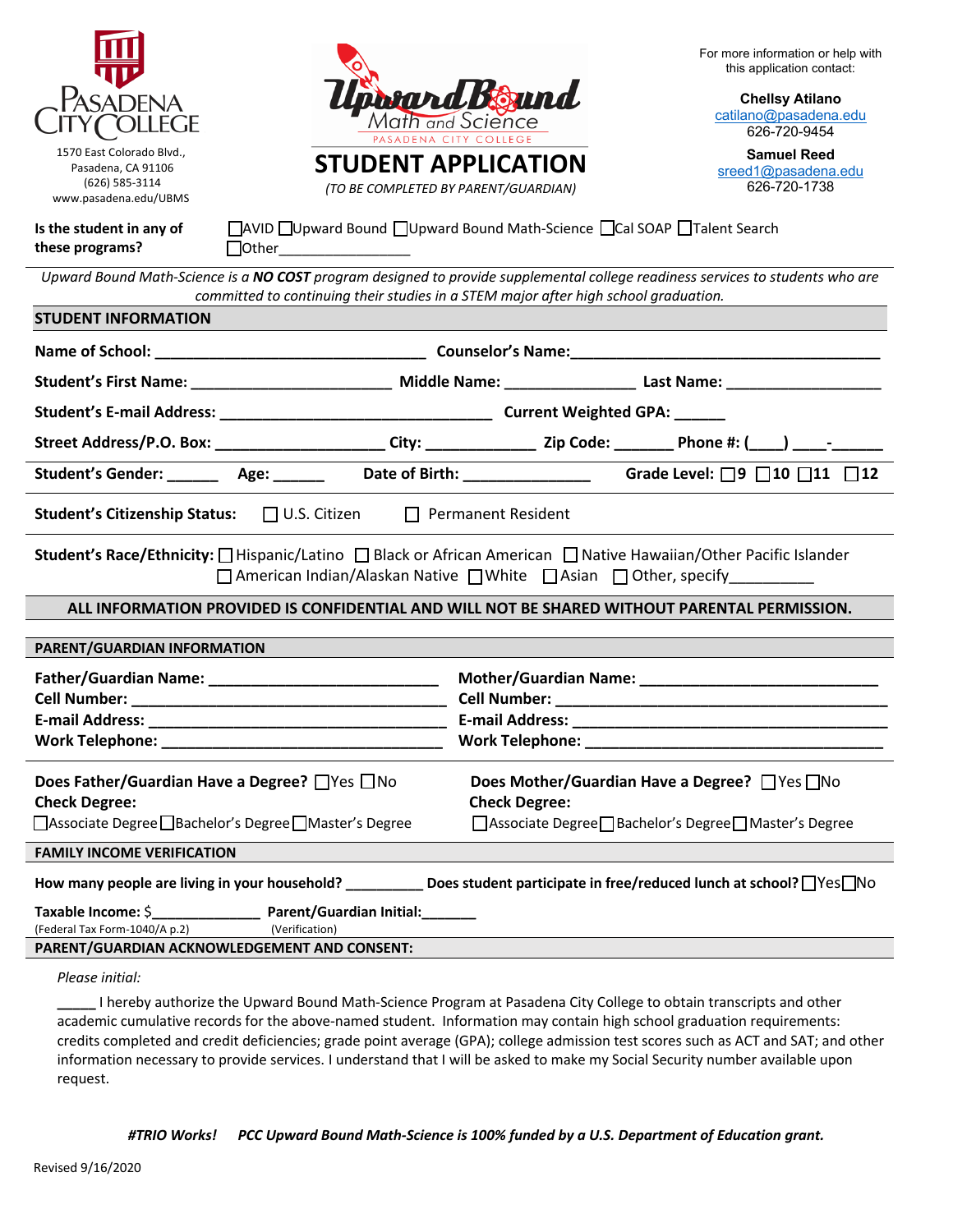

(Page 2 of 3) (TO BE COMPLETED BY STUDENT) **STUDENT NAME:** 

### **Part II: Essay Questions**

What major do you want to take in college?

What career are you interested in?

INSTRUCTIONS: Please answer the following questions, use a separate sheet if needed (one paragraph minimum):

1. Please explain why you would like to attend the Upward Bound Math-Science program at Pasadena City College. In which areas (academic or personal) can our program help you improve?

2. Describe a math or science-related problem in the world, why is it an issue, and why is it important to you?

3. Why is it important for you to attend college? Is this goal for yourself or for your family?

4. The Upward Bound Math-Science program requires a large commitment on your part. It requires tutoring, Saturday Academies and a summer program. Explain why you think you have the commitment to follow through on all the required activities.

## **Part III: Extra Curricular Activities**

Please list meaningful activities you would like to be a part of in each category:

Career Exploration:

Academic Preparation: National Academic Preparation:

Personal Development:

Please list the school, community, sports, and activities you are involved in: